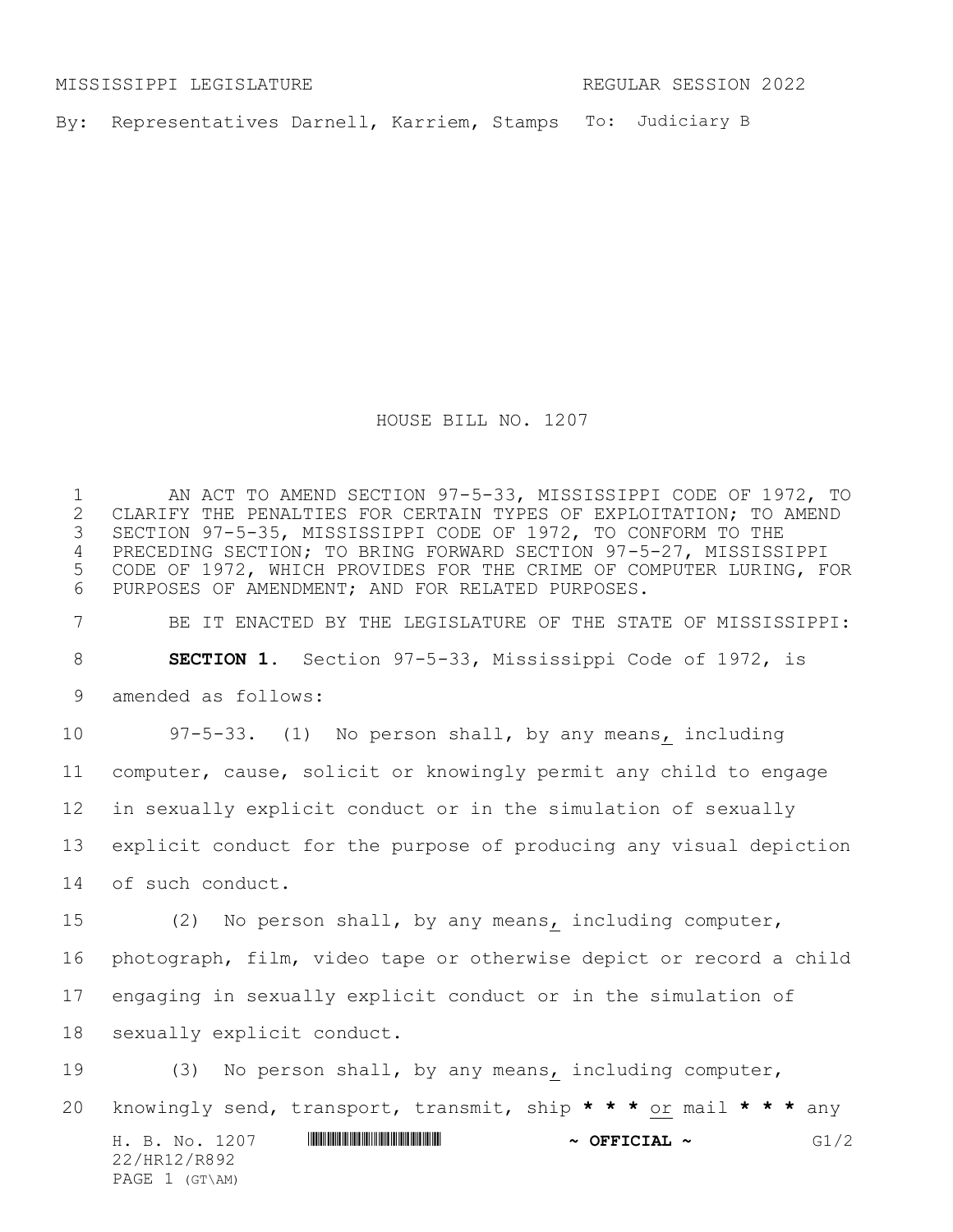photograph, drawing, sketch, film, video tape or other visual depiction of an actual child engaging in sexually explicit conduct.

 (4) No person shall, by any means, including computer, receive with intent to **\* \* \*** distribute for sale, sell or attempt to sell in any manner any photograph, drawing, sketch, film, video tape or other visual depiction of an actual child engaging in sexually explicit conduct.

 (5) No person shall, by any means, including computer, knowingly possess or knowingly access with intent to view any photograph, drawing, sketch, film, video tape or other visual depiction of an actual child engaging in sexually explicit conduct.

 (6) No person shall, by any means, including computer, knowingly entice, induce, persuade, seduce, solicit, advise, coerce, or order a child to meet with the defendant or any other person for the purpose of engaging in sexually explicit conduct.

 (7) No person shall, by any means, including computer, knowingly entice, induce, persuade, seduce, solicit, advise, coerce or order a child to produce any visual depiction of adult sexual conduct or any sexually explicit conduct.

 (8) The fact that an undercover operative or law enforcement officer posed as a child or was involved in any other manner in the detection and investigation of an offense under this section

22/HR12/R892 PAGE 2 (GT\AM)

H. B. No. 1207 \*HR12/R892\* **~ OFFICIAL ~**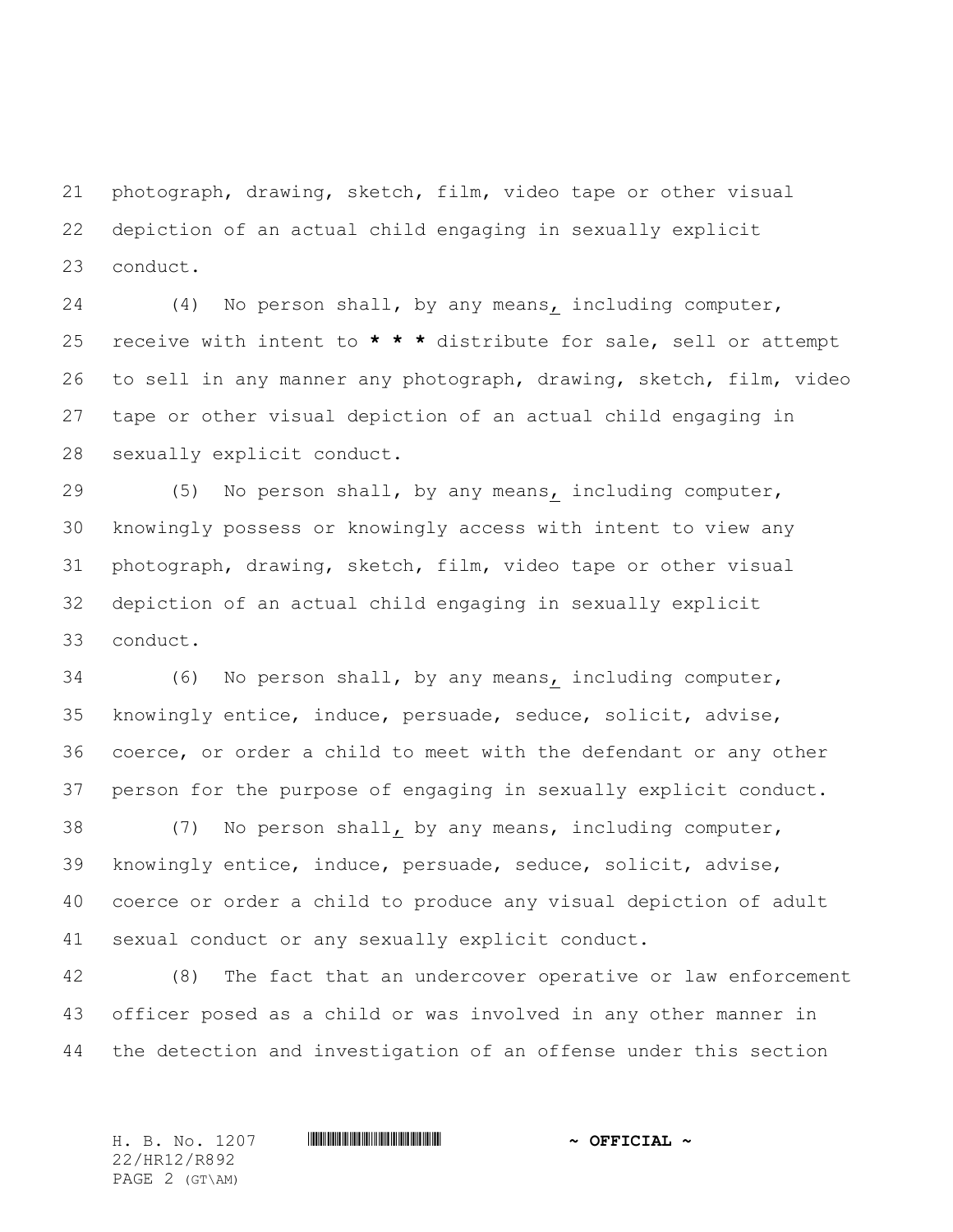shall not constitute a defense to a prosecution under this section.

 (9) For purposes of determining jurisdiction, the offense is committed in this state if all or part of the conduct described in this section occurs in the State of Mississippi or if the transmission that constitutes the offense either originates in this state or is received in this state.

 **SECTION 2.** Section 97-5-35, Mississippi Code of 1972, is amended as follows:

 97-5-35. Any person eighteen (18) years of age or older who violates any provision of Section 97-5-33 shall be guilty of a felony and upon conviction shall be fined not less than Fifty Thousand Dollars (\$50,000.00) nor more than Five Hundred Thousand Dollars (\$500,000.00) and shall be imprisoned for not less than five (5) years nor more than forty (40) years. Any person eighteen (18) years of age or older convicted of a second or subsequent violation of Section 97-5-33 shall be fined not less than One Hundred Thousand Dollars (\$100,000.00) nor more than One Million Dollars (\$1,000,000.00) and shall be confined in the custody of the Department of Corrections for life or such lesser term as the court may determine, but not less than twenty (20) years.

 **SECTION 3.** Section 97-5-27, Mississippi Code of 1972, is brought forward as follows:

H. B. No. 1207 \*HR12/R892\* **~ OFFICIAL ~** 22/HR12/R892 PAGE 3 (GT\AM)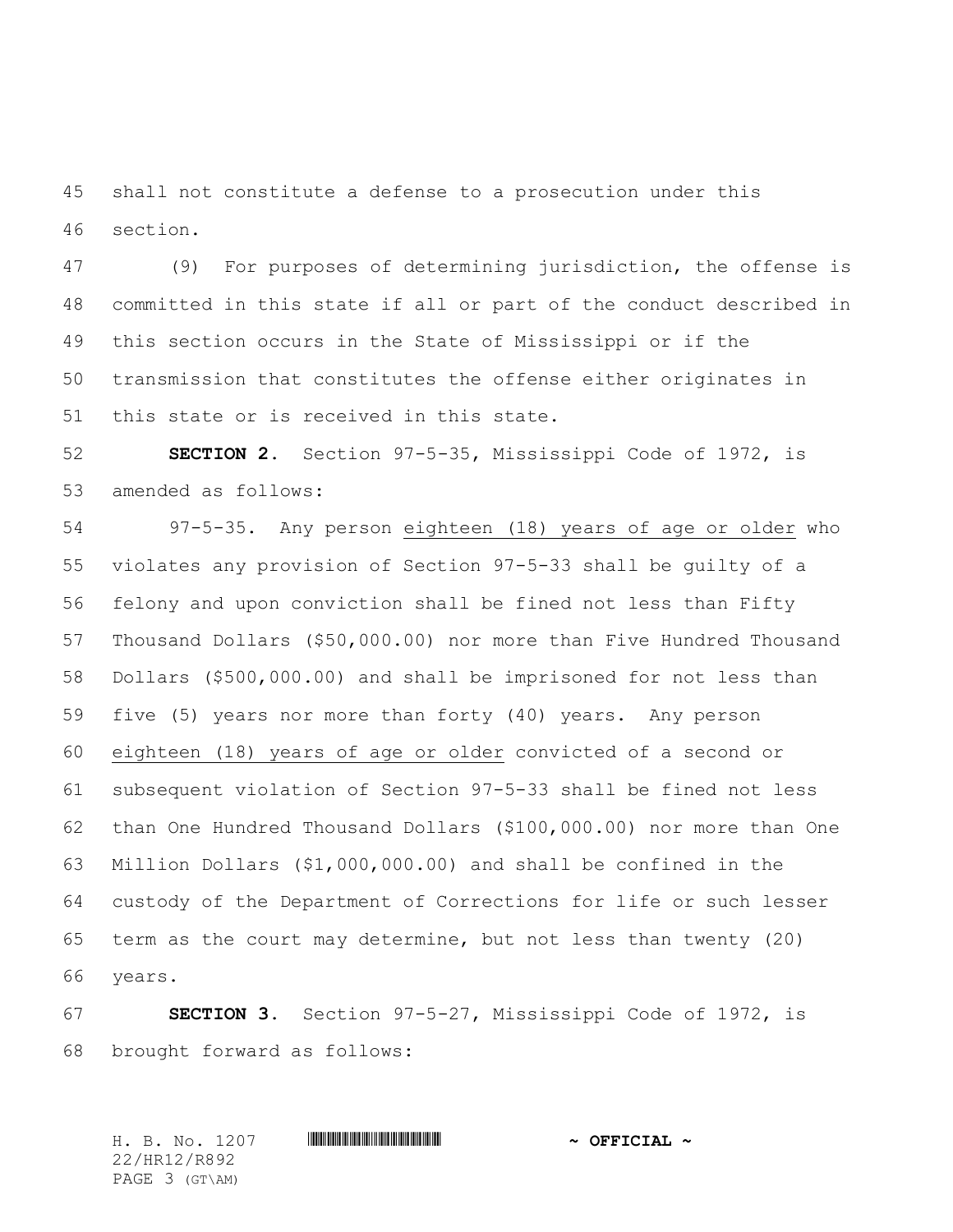97-5-27. (1) Any person who intentionally and knowingly disseminates sexually oriented material to any person under eighteen (18) years of age shall be guilty of a misdemeanor and, upon conviction, shall be fined for each offense not less than Five Hundred Dollars (\$500.00) nor more than Five Thousand Dollars (\$5,000.00) or be imprisoned for not more than one (1) year in the county jail, or be punished by both such fine and imprisonment. A person disseminates sexually oriented material within the meaning of this section if he:

 (a) Sells, delivers or provides, or offers or agrees to sell, deliver or provide, any sexually oriented writing, picture, record or other representation or embodiment that is sexually oriented; or

 (b) Presents or directs a sexually oriented play, dance or other performance or participates directly in that portion 84 thereof which makes it sexually oriented; or

 (c) Exhibits, presents, rents, sells, delivers or provides, or offers or agrees to exhibit, present, rent or to 87 provide any sexually oriented still or motion picture, film, filmstrip or projection slide, or sound recording, sound tape or sound track or any matter or material of whatever form which is a representation, embodiment, performance or publication that is sexually oriented.

 (2) For purposes of this section, any material is sexually 93 oriented if the material contains representations or descriptions,

H. B. No. 1207 **HRIBRICH SEPTIME AND A SEPTICIAL ~** 22/HR12/R892 PAGE 4 (GT\AM)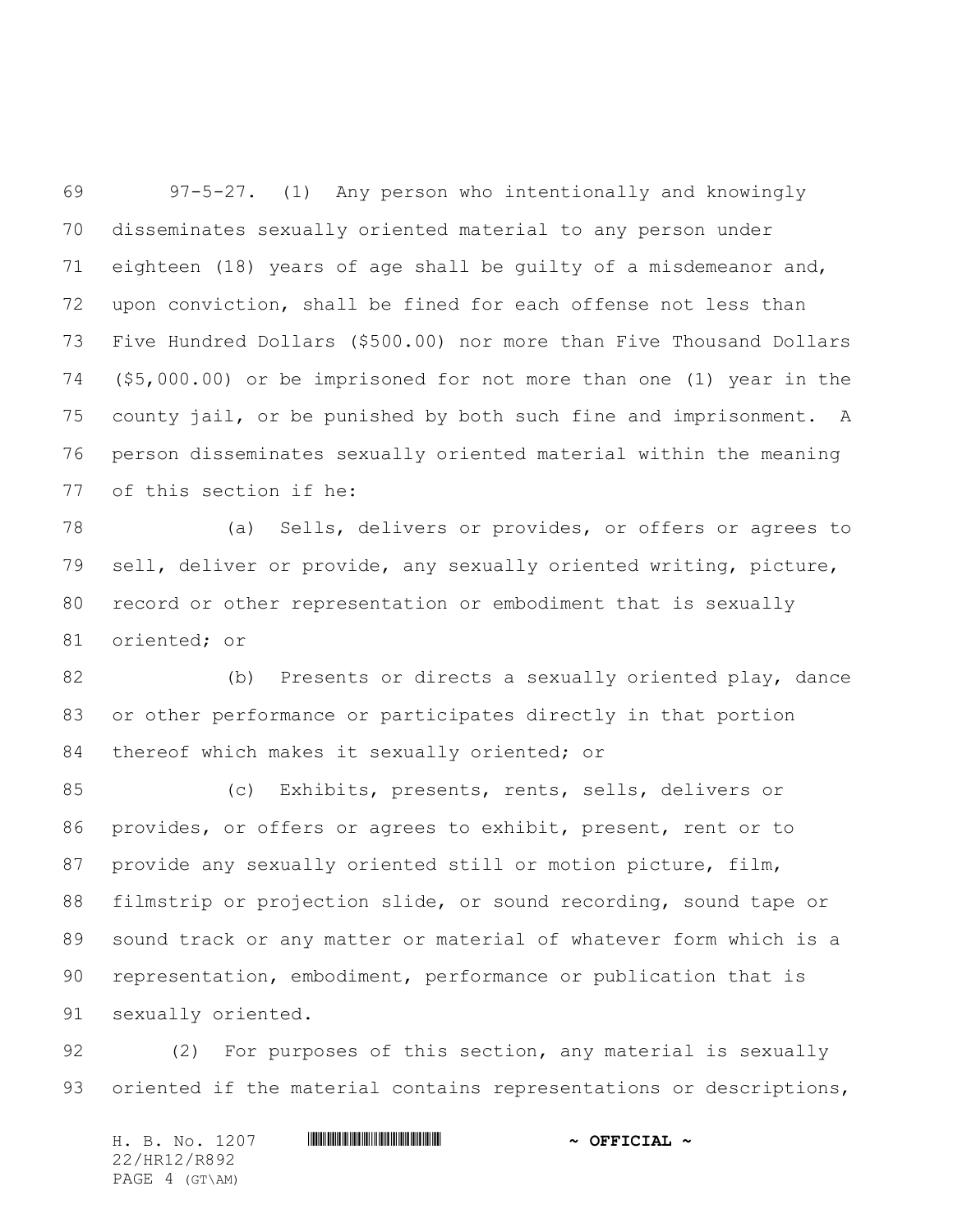94 actual or simulated, of masturbation, sodomy, excretory functions, lewd exhibition of the genitals or female breasts, sadomasochistic abuse (for the purpose of sexual stimulation or gratification), homosexuality, lesbianism, bestiality, sexual intercourse, or physical contact with a person's clothed or unclothed genitals, pubic area, buttocks, or the breast or breasts of a female for the purpose of sexual stimulation, gratification or perversion.

 (i) Knowing the character and content of any communication of sexually oriented material, he intentionally uses any computer communication system allowing the input, output, examination or transfer of computer data or computer programs from one (1) computer to another, to initiate or engage in such 107 communication with a person under the age of eighteen (18); and

(3) (a) A person is guilty of computer luring when:

108 (ii) By means of such communication he importunes, invites or induces a person under the age of eighteen (18) years to engage in sexual intercourse, deviant sexual intercourse or sexual contact with him, or to engage in a sexual performance, obscene sexual performance or sexual conduct for his benefit.

 (b) A person who engages in the conduct proscribed by this subsection (3) is presumed to do so with knowledge of the character and content of the material.

 (c) In any prosecution for computer luring, it shall be a defense that:

22/HR12/R892 PAGE 5 (GT\AM)

H. B. No. 1207 \*HR12/R892\* **~ OFFICIAL ~**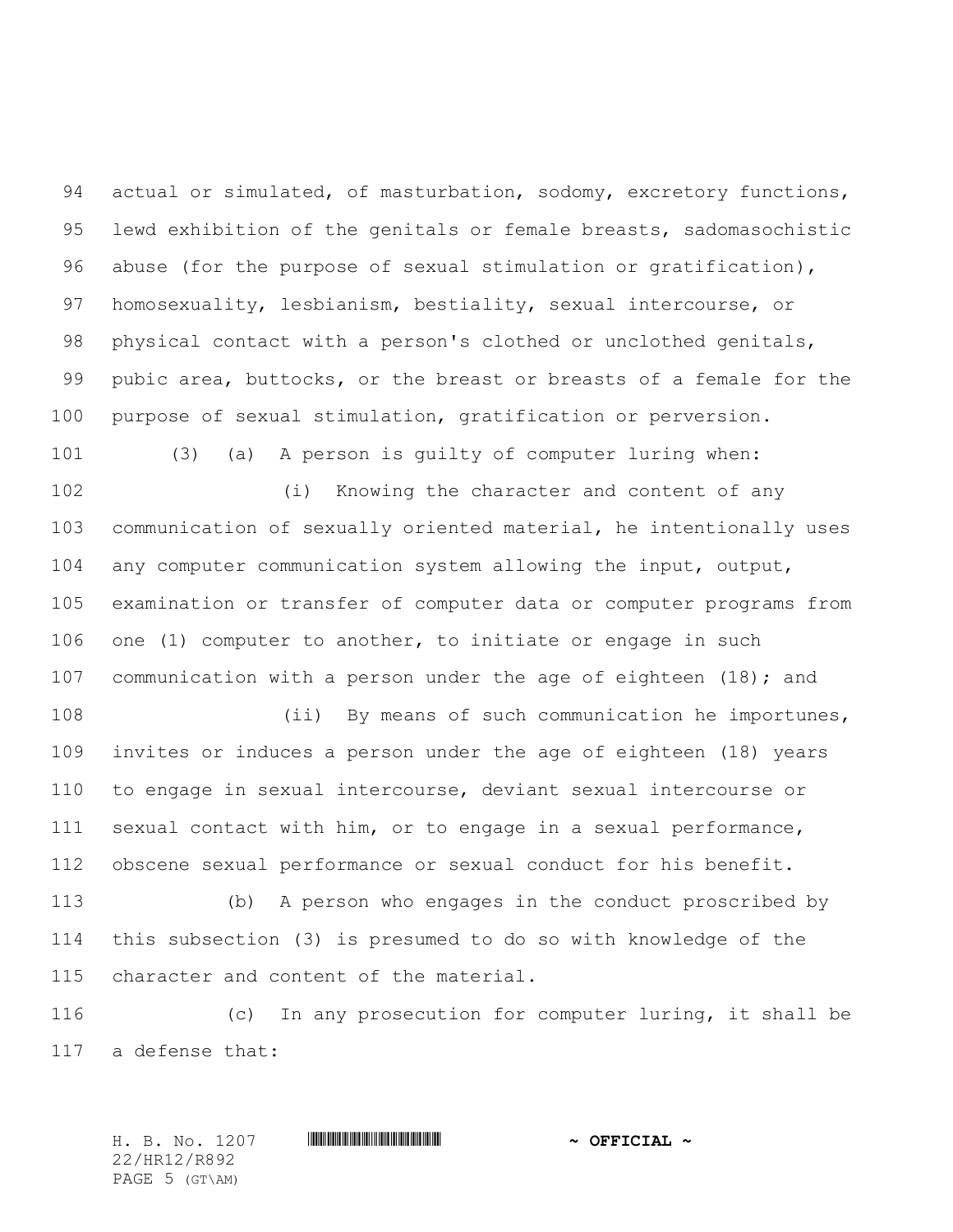(i) The defendant made a reasonable effort to ascertain the true age of the minor and was unable to do so as a 120 result of actions taken by the minor; or

121 (ii) The defendant has taken, in good faith, reasonable, effective and appropriate actions under the circumstances to restrict or prevent access by minors to the materials prohibited, which may involve any appropriate measures to restrict minors from access to such communications, including any method which is feasible under available technology; or (iii) The defendant has restricted access to such materials by requiring use of a verified credit card, debit account, adult access code or adult personal identification

number; or

 (iv) The defendant has in good faith established a mechanism such that the labeling, segregation or other mechanism enables such material to be automatically blocked or screened by software or other capabilities reasonably available to responsible adults wishing to effect such blocking or screening and the defendant has not otherwise solicited minors not subject to such screening or blocking capabilities to access that material or to circumvent any such screening or blocking.

(d) In any prosecution for computer luring:

 (i) No person shall be held to have violated this subsection (3) solely for providing access or connection to or from a facility, system, or network not under that person's

| H. B. No. 1207 | $\sim$ OFFICIAL $\sim$ |
|----------------|------------------------|
| 22/HR12/R892   |                        |
| PAGE 6 (GT\AM) |                        |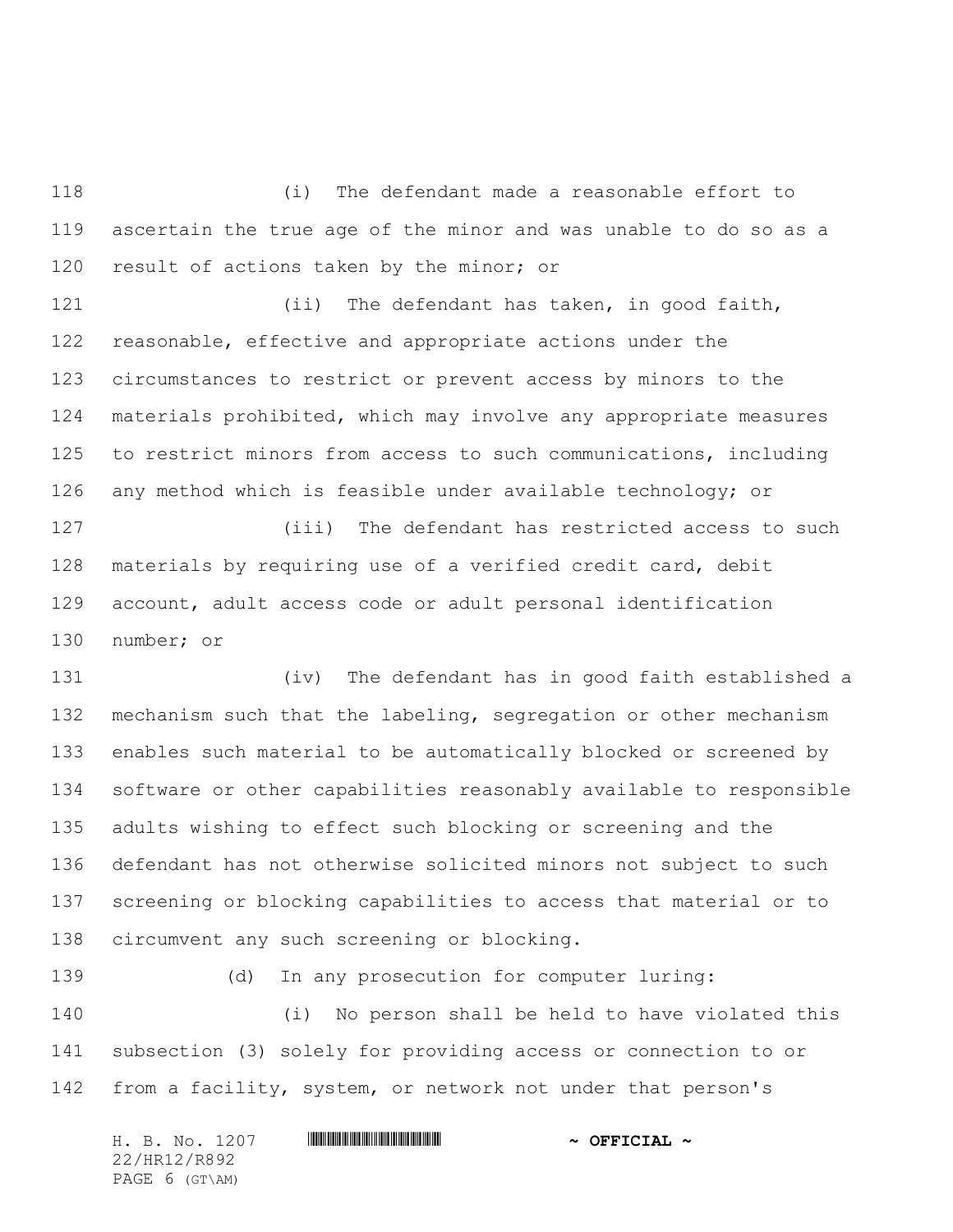control, including transmission, downloading, intermediate storage, access software or other related capabilities that are incidental to providing such access or connection that do not include the creation of the content of the communication.

 (ii) No employer shall be held liable for the actions of an employee or agent unless the employee's or agent's conduct is within the scope of his employment or agency or the employer, having knowledge of such conduct, authorizes or ratifies such conduct, or recklessly disregards such conduct.

 (iii) The limitations provided by this paragraph (d) shall not be applicable to a person who is a conspirator with an entity actively involved in the creation or knowing distribution of communications that violate such provisions, or who knowingly advertises the availability of such communications, nor to a person who provides access or connection to a facility, system or network engaged in the violation of such provisions that is owned or controlled by such person.

 (e) Computer luring is a felony, and any person convicted thereof shall be punished by commitment to the custody of the Department of Corrections for a term not to exceed three (3) years and by a fine not to exceed Ten Thousand Dollars (\$10,000.00).

 (4) Investigation and prosecution of a defendant under this section does not preclude prosecution of the defendant for a violation of other applicable criminal laws, including, but not

H. B. No. 1207 **HRIBRICH SEPTIME AND A SEPTICIAL ~** 22/HR12/R892 PAGE 7 (GT\AM)